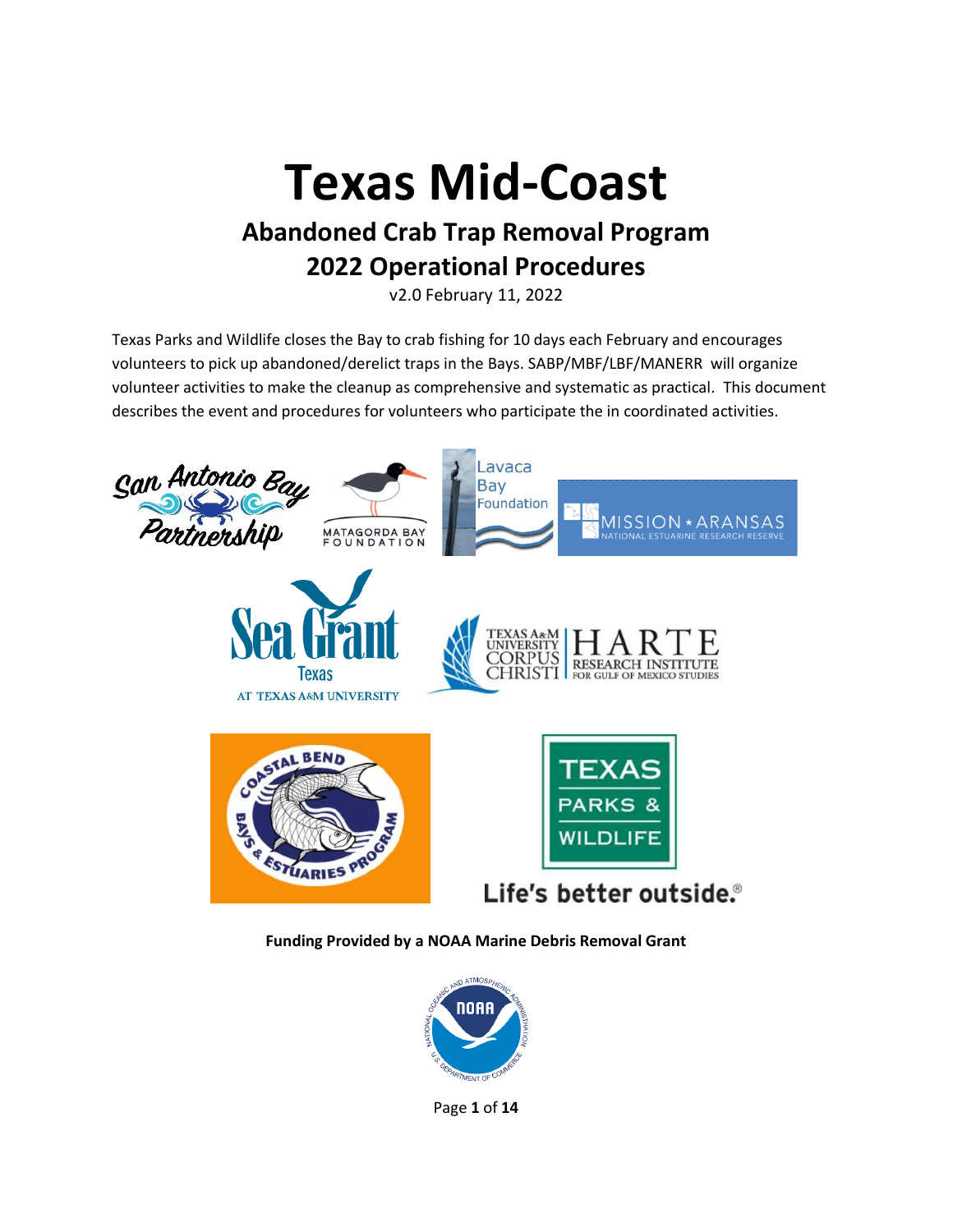## **Contacts**

| San Antonio Bay System                | Allan Berger       | 713-829-2852 allanrberger@outlook.com               |
|---------------------------------------|--------------------|-----------------------------------------------------|
| Aransas Bay System                    |                    | Katie Swanson 716-397-8294 katie.swanson@utexas.edu |
| Matagorda Bay                         | <b>Bill Balboa</b> | 361-781-2171 bbalboa@matbay.org                     |
| Lavaca Bay                            | Janet Weaver       | 361-920-0818 info@lavacabat.org                     |
| <b>TPWD ACTRP Coordinator</b>         | <b>Holly Grand</b> | 361-825-3993 holly.grand@tpwd.texas.gov             |
| Calhoun County Marine Agent RJ Shelly |                    | 361-746-0771 ralph.shelly@ag.tamu.edu               |

# **Table of Contents**

| 1. Closure Period                | p. 3  |
|----------------------------------|-------|
| 2. Rules for the Day             | p. 3  |
| 3. Data collection and protocols | p. 4  |
| 4. Routes and search areas       | p. 5  |
| 5. Volunteer's report form       | p. 11 |
| 6. Safety Plan                   | p. 12 |
| 7. Environmental Compliance      | p. 13 |
| 8. TPWD Liability Release        | p. 14 |
|                                  |       |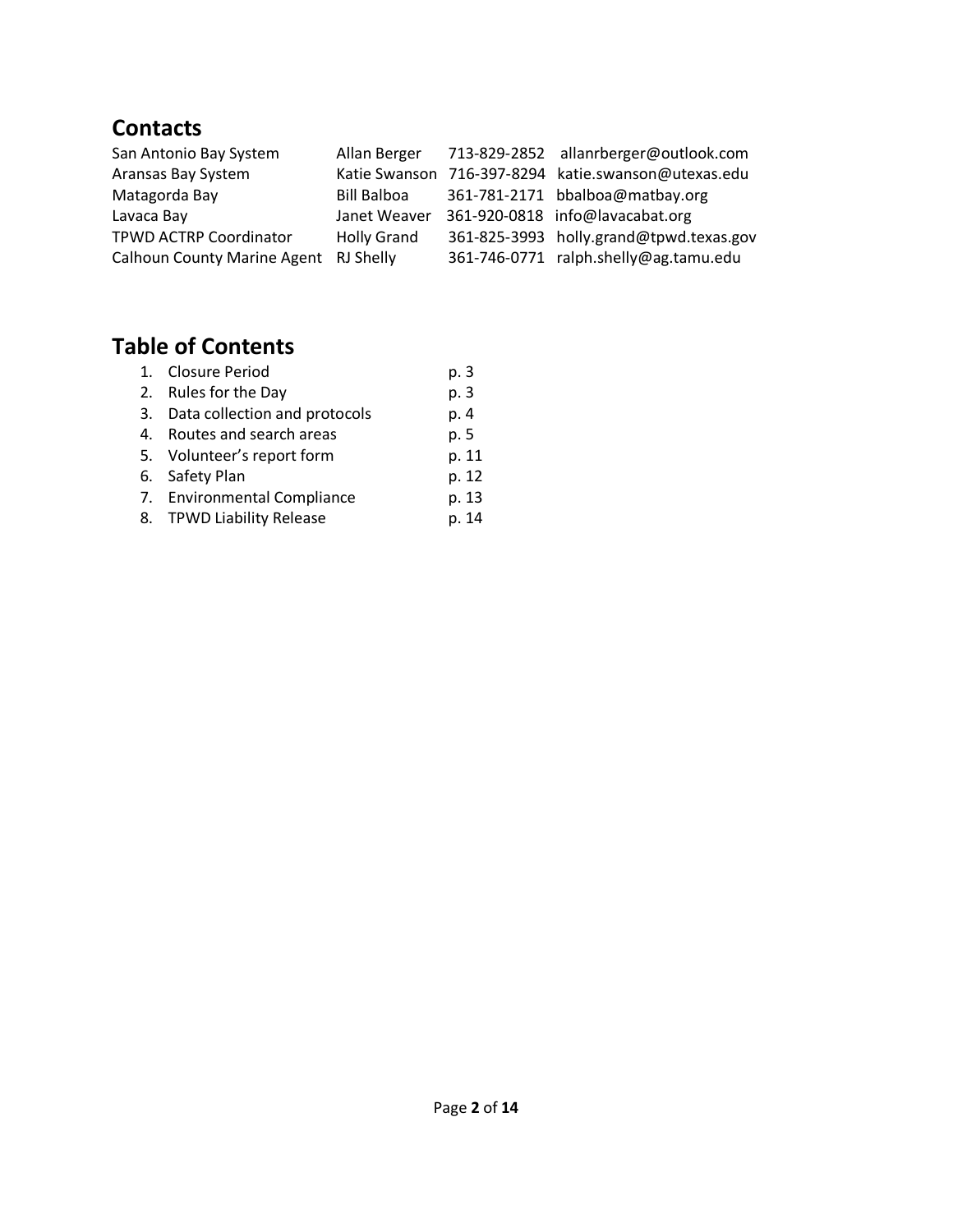#### **Thank you for volunteering to cleanup of our bay systems! What you need to know:**

- 1. **Closure Period** Friday Feb 18- Sunday Feb 27, 2022
	- a. Friday Feb 18 Aerial reconnaissance. Data will be available for volunteers Saturday morning via Collector App described below.
	- b. Saturday Feb 19 will be Kickoff Day for coordinated volunteer activities.
	- c. Saturday Evening Feb 19, 6pm **–** the Celebratory Party is planned in Port O'Connor – Hurricane Junction, 1502 W Maple St
	- d. Volunteer opportunities continue during the entire closure period.
	- e. Saturday, Feb 26 is bad weather fallback for Saturday Feb 19.

#### **2. Rules for the Day**

- a. Be Safe. As Boat Captain, you and your crew are responsible for your safety. See Safety considerations later in this document.
- b. Have Fun. The event is family friendly and provides an opportunity to enjoy a day on the water for good cause.
- **c.** Collect trap data with cellphone-based app as required by **NOAA Marine Debris Grant** (explained below**)**
- d. Equipment. This year's event is sponsored by a **[NOAA MARINE DEBRIS GRANT](https://blog.marinedebris.noaa.gov/noaa-marine-debris-program-awards-funding-23-new-projects-0)** obtained by [Coastal Bend Bays and Estuaries Program.](https://blog.marinedebris.noaa.gov/noaa-marine-debris-program-awards-funding-23-new-projects-0) Hooks, gloves, rope snippers, and tarps for your boat deck are available. Also, masks are available. Contact Allan to get yours.
	- a. Waders are essential. Many traps require getting out of the boat.
	- b. Binoculars are helpful!
	- c. Wire cutter for freeing stone crabs.
	- d. Knife or gardening snippers for cutting float ropes.
- e. Sign-up for an area / route—see contacts for each Bay system. Begin on your schedule. Start picking up traps after you have arrived in your area. On the way back, pick up anything you see. Other boats not associated with the systematic effort may be in your area—the more help the better.
- f. Dumpster locations:
	- SA Bay System: dumpsters at TPWD POC Dock, Charlie's Bait Camp, Austwell, Seadrift Marina and Sanders Park/Swan Point Boat Ramp for the SA Bay System.
	- Lavaca Bay: tbd
	- Matagorda Bay: tbd
	- Aransas Bay: Goose Island State Park boat ramp, South Conn Brown & Ransom Channel Ramp

#### **3. Data Collection**

a. TPWD requires the number of traps and effort expended be reported. The Volunteer's Removal Report sheet is shown on Page 11 of this document. The Team Captain is responsible for ensuring the info is reported to Bay Leaders. Because most of the



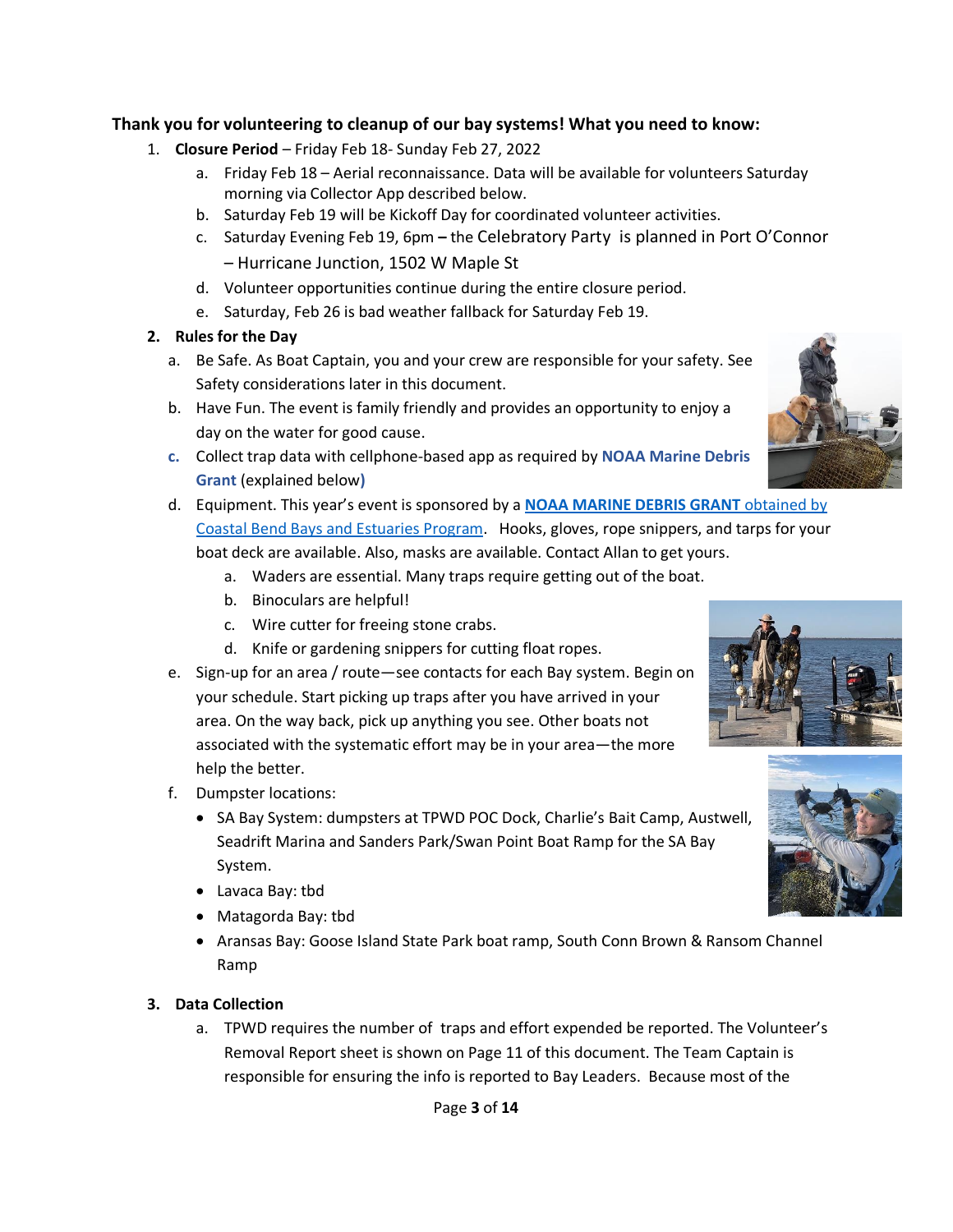funding for the 2022 program is from a NOAA Marine Debris Removal grant via the Coastal Bend Bays and Estuaries Program, documentation of the volunteer effort is essential. The grant has local match requirements that are met by volunteer boats and volunteer hours.

- b. Using the Collector App to collect trap data will help identify root causes and is an obligation of the NOAA grant. Teams are expected to mark the specific location of each collected trap, input info on trap owner, and note critter entrapment using the Collector App.
- c. The Collector App is a free download to all smart phones. The app sends data to a USFW database. It was used last year and found to be user friendly. We ask that a crew member be assigned as "Data Deckhand" (to keep their hands clean for phone use).
- d. The Data Deckhand must contact Allan to obtain the personal sign-on needed for the Collector App.
- e. Instructions for downloading and using the Collector app are provided on the SABP website. This must be done prior with a Wi-Fi connection to getting on the water.
- f. Derelict traps spotted during the aerial surveys on Friday, Feb 18 in the SA Bay and Aransas Bay Systems, Lavaca Bay & Powderhorn Lake and Matagorda Bay will be viewable in the Collector App and used by boat teams to find & remove the traps. Note that you must sync the App with a Wi-Fi connection to download the pilot's observations.
- g. Data to be collected by Boat Teams via the Collector App:
	- Location per Collector App GPS
	- Trap owner (from Tag) / Float #
	- Trap Contents Number
		- Blue crabs -live
		- Stone crabs live
		- Fish of any kind entrapped
		- Turtle Diamondback terrapin -dead or alive
		- Sea turtles dead or alive
		- Float present ? yes or no
		- Comments unusual or unique observations
		- Attach photo unusual or unique observations, turtles trapped
- h. Virtual training sessions are planned for Collector on Friday Feb 11 and Tuesday Feb 15, both at 7pm. If you have signed up to participate in the removal effort, Allan will send the link and the sign-in ID individually.
- i. If you have a boat or hand-held GPS, it would be extremely helpful if you could also provide your actual search route in a kmz format. This insight reduces duplicative searches later in closure period.

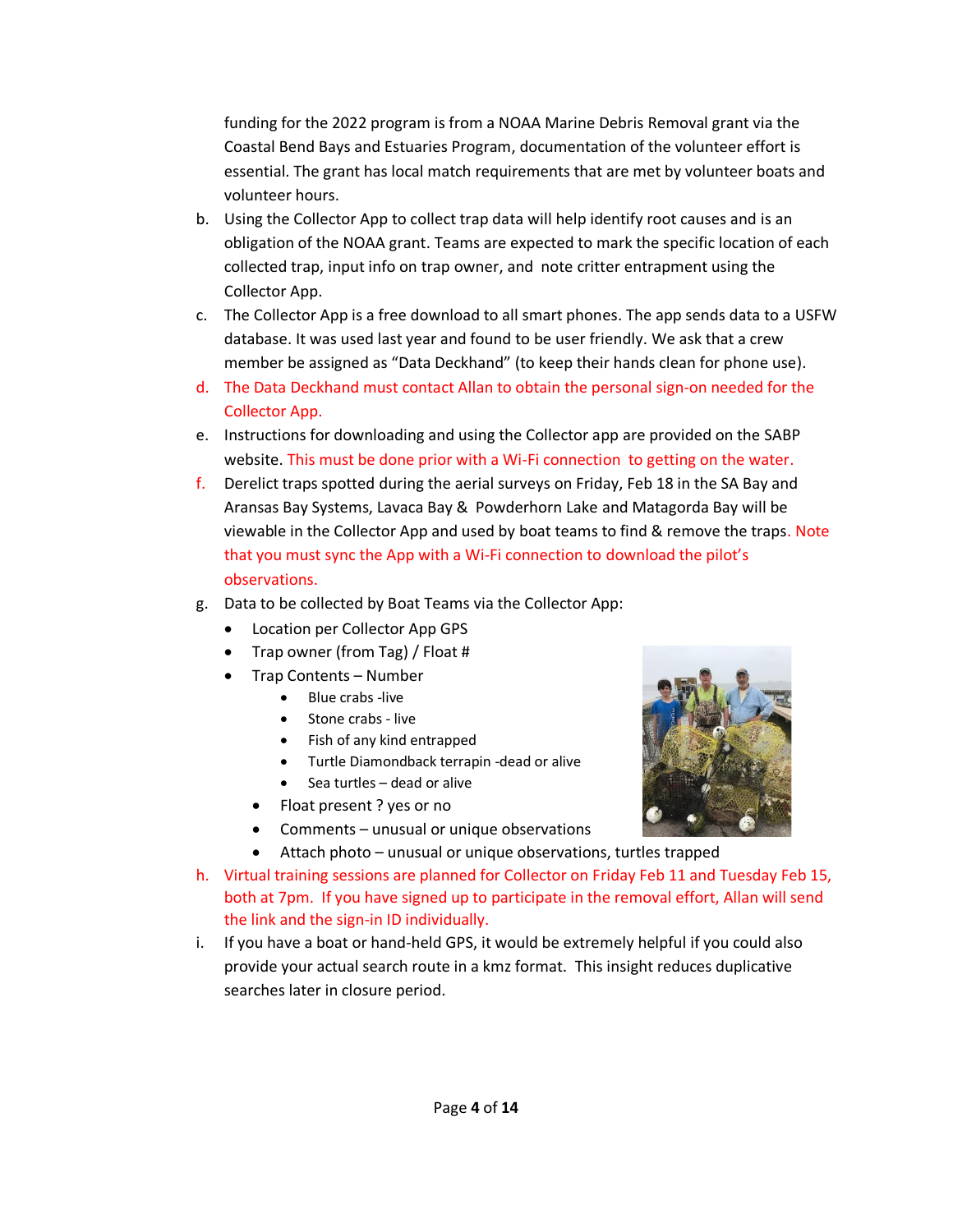#### 4. **Routes / Search Areas**

- a. Map below shows the composite of the routes and the spreadsheet describes the areas. The intent is to be efficient and cover the bay. Areas should include both the shorelines and transect across the open water.
- b. Signup for your preferred route to Allan Berger, allanrberger@outlook.com or by contacting the Bay Leaders below:

**Aransas Bay**, Katie Swanson, katie.swanson@utexas.edu 361-749-3106. **Lavaca Bay**, Janet Weaver, Lavaca Bay Foundation, info@lavacabay.org 361-920-0818. **Matagorda Bay**, Bill Balboa, Matagorda Bay Foundation, bbalboa@matbay.org 361- 781-2171.

# **Texas Mid-Coast Search Areas**



#### **Number of Search Areas**

| Matagorda Bay                   | q   |
|---------------------------------|-----|
| Lavaca Bay                      | 7   |
| Espiritu Santo Bay              | 10  |
| San Antonio Bay                 | 13  |
| Aransas Bay                     | 18  |
| <b>Total # Areas</b>            | 57  |
| <b>Boats Needed</b>             | 57  |
| <b>Aprox. Volunteers Needed</b> | 171 |

Opportunity to sign up will be provided starting in January with final assignments communicated the week prior to the closure period.

Further, a new shore side volunteer opportunity is described on page 10.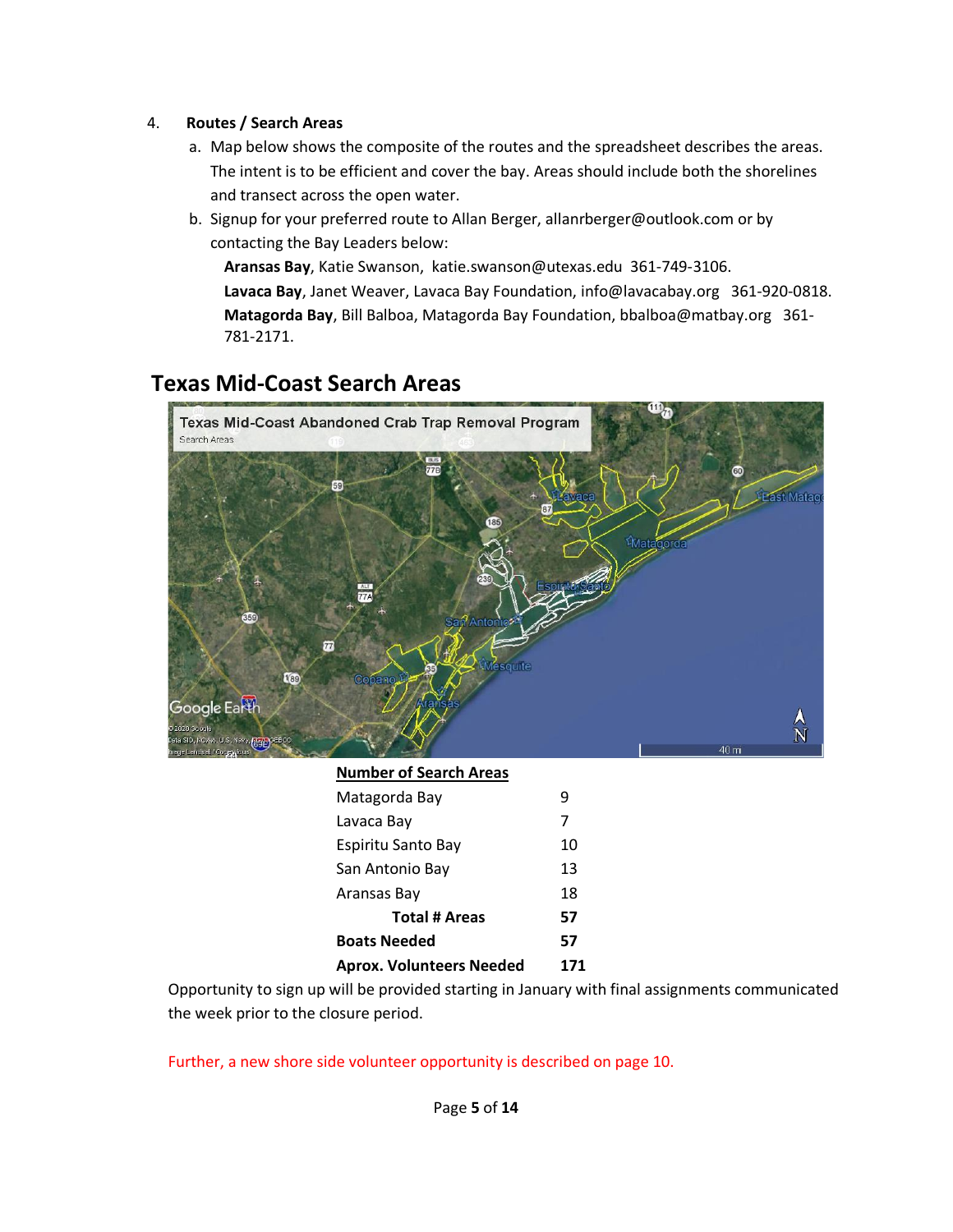

|                 | Matagorda Bay     |                                                                                                                     |
|-----------------|-------------------|---------------------------------------------------------------------------------------------------------------------|
| MB1             | SW Matagorda Bay  | Little Jetties, north to Powderhorn Lake including Boggys and south into Sunday Cove and<br>Fish Pond; east to Pass |
| MB <sub>2</sub> | Jetty Shore       | Decrows to Greens Bayou                                                                                             |
| MB <sub>3</sub> | Shore Bay Shore   | Greens to River                                                                                                     |
| MB4             | North Bay Shore   | Palacios Point to River                                                                                             |
| MB5             | Tres Palacios Bay | Hotel Point to Turtle Bay                                                                                           |
| MB <sub>6</sub> | NW Bay Shore      | Well Point to Sand Point                                                                                            |
| MB7             | Carancahua Bay    |                                                                                                                     |
| MB <sub>8</sub> | Powderhorn Lake   | Indianola to Coloma Creek                                                                                           |
| MB <sub>9</sub> | East Mat Bay      |                                                                                                                     |
|                 | Lavaca Bay        |                                                                                                                     |
| LB1             | West              | Causeway north between w shore & Vernado                                                                            |
| LB <sub>2</sub> | East              | Causeway north between e shore & Vernado                                                                            |
| LB <sub>3</sub> | Vernado Creek     |                                                                                                                     |
| LB4             | Lavaca River      | H616 to Bay                                                                                                         |
| LB <sub>5</sub> | Garcitas Creek    | H616 to Bay                                                                                                         |
| LB6             | Central           | Causeway to Cox                                                                                                     |
| LB7             | South             | Kellers - Chocolate                                                                                                 |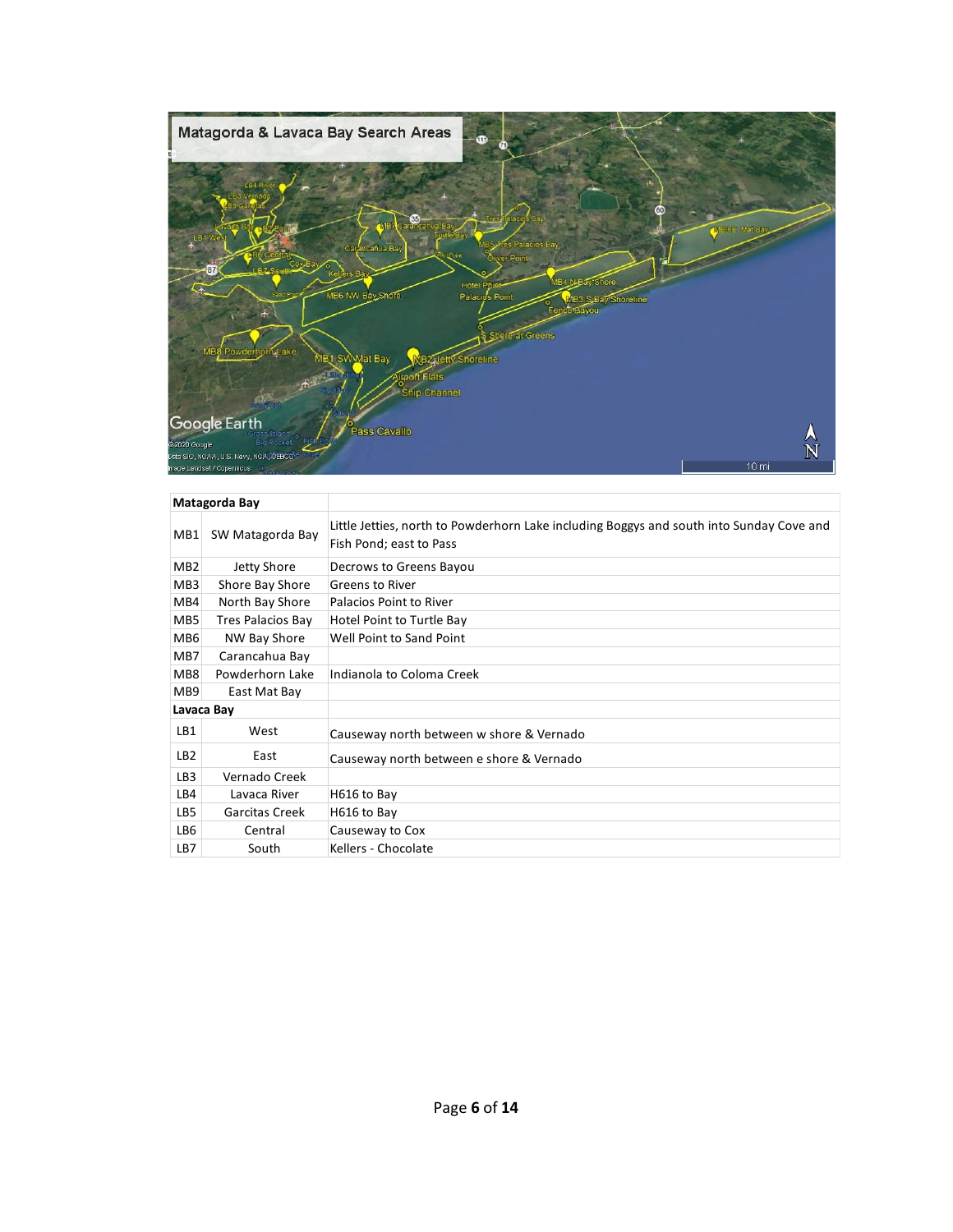

|                   | <b>Bay Section</b>                | <b>Description</b>                                                                       |
|-------------------|-----------------------------------|------------------------------------------------------------------------------------------|
|                   | <b>Espiritu Santo Bay</b>         | <b>Description</b>                                                                       |
| ES1               | Barroom Bay &                     | Fisherman's Cut: Barroom Bay & old canal, Blackberry Shoreline to                        |
|                   | <b>Blackberry Shore</b>           | Army Cut                                                                                 |
| ES <sub>2</sub>   | <b>Bill Day Reef</b>              | Big Bayou entrance, Bill Day's Reef & west into ES Bay to Army<br>Channel                |
| ES <sub>3</sub>   | <b>Bayucos and Grass</b>          | Chris's Cut & west into Bay & along Bayucos & Grass Island shores to                     |
|                   | Islands - N Shores                | tip Grass Island                                                                         |
| ES4               | Saluria                           | Saluria west to Bayucos Point and to south Grass Island and Farwell<br>Island            |
| ES <sub>5</sub> N | Big Pocket and<br>Lighthouse Cove | Both shores of big Pocket and into Mules Slough, then Lighthouse Cove-<br>- to TPWD Dock |
| ES <sub>5</sub> S | Vandeever                         | West from Lighthouse Cove along WMA Shoreline to Contee entrance                         |
|                   |                                   |                                                                                          |
| ES <sub>6</sub>   | Dewberry Island                   | Shoreline & Bay from Army Cut west to Charlies Cut                                       |
| ES7               | NW ES Bay                         | North half of West ES Bay, from Charlies Cut to Steamboat chain                          |
| ES8               | Southwest ES Bay                  | South Half of West ES Bay from Contee Entrance to South Pass;                            |
| ES9               |                                   | Shoalwater / Lagoon Shoalwater Bay west to Steamboat; Lagoon east to Army Cut:           |
| <b>ES10</b>       | Mat Island Lakes                  | Pringle to Power                                                                         |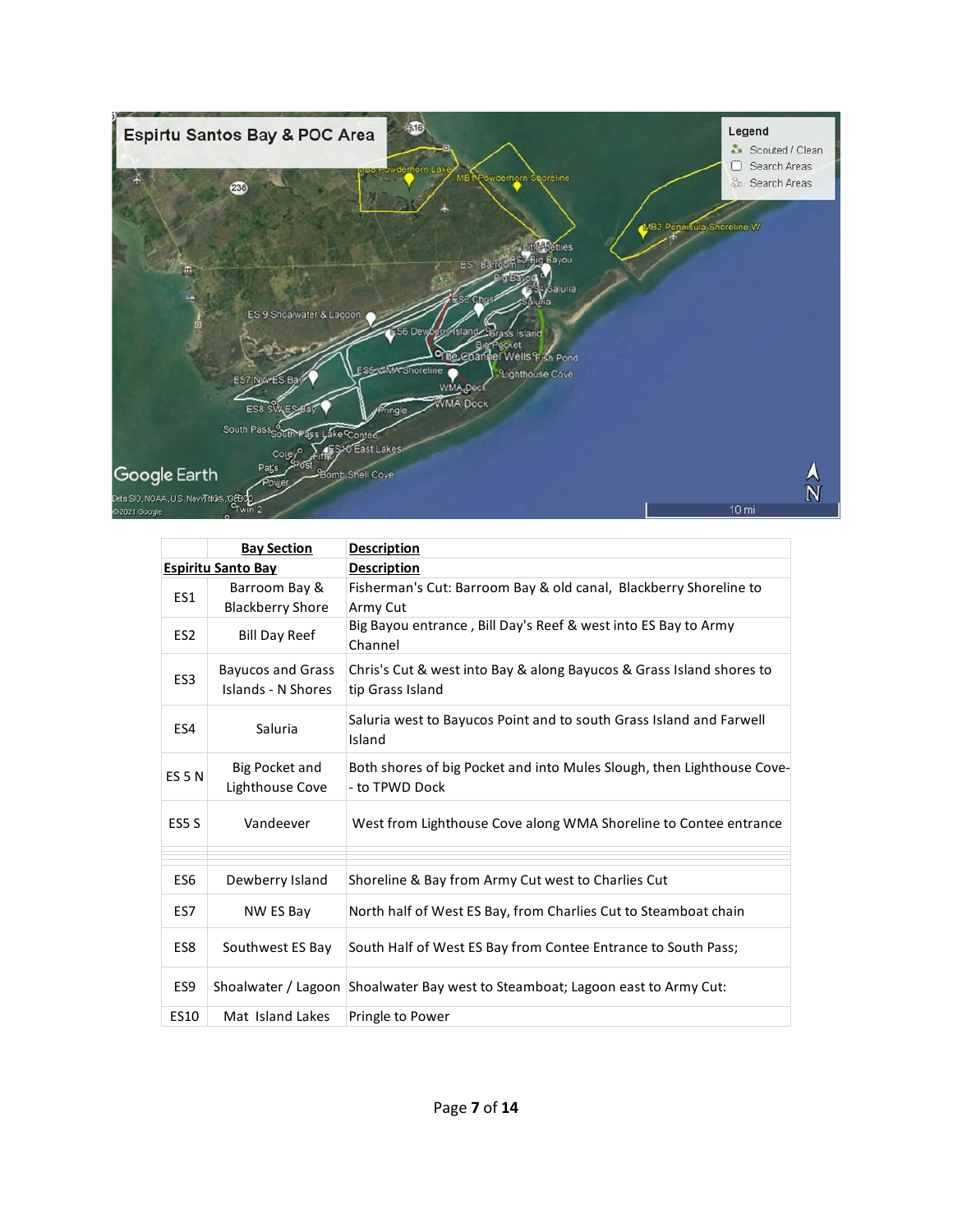

| San Antonio Bay |                      | <b>Description</b>                                    |
|-----------------|----------------------|-------------------------------------------------------|
| SA <sub>1</sub> | <b>Mission Lake</b>  | including Traylors Cut and Schwings                   |
| SA <sub>2</sub> | Guadalupe Bay        |                                                       |
| SA3             | Delta Marsh          | include Hynes Bay marsh; airboat                      |
| SA4             | Hog & Goff Bayous    | Launch at Hog Bayou H35- GBRA to cover                |
| SA <sub>5</sub> | River                |                                                       |
| SA6             | Hynes Bay            |                                                       |
| SA7             | Upper W SA Bay       | Refuge Shore, Live Oak Point to McDowell Pont         |
| SA8             | Lower W SA Bay       | South of GIWW, West of Panther Point --to Third Chain |
| SA9             | South Island Shore   | Panther Point to Ayres                                |
| <b>SA10</b>     |                      | Lakes Shores & Coves Long Lake south to Panther Point |
| SA11            | Lower E SA Bay       | South of GIWW, West of South Pass; to Panther Point   |
| <b>SA12</b>     | Upper East SA Bay    | Seadrift to Turnstake / GIWW                          |
| SA13            | <b>Welders Flats</b> | Airboat                                               |
| <b>SA14</b>     | Refuge Blackjack Sh  | Airboat                                               |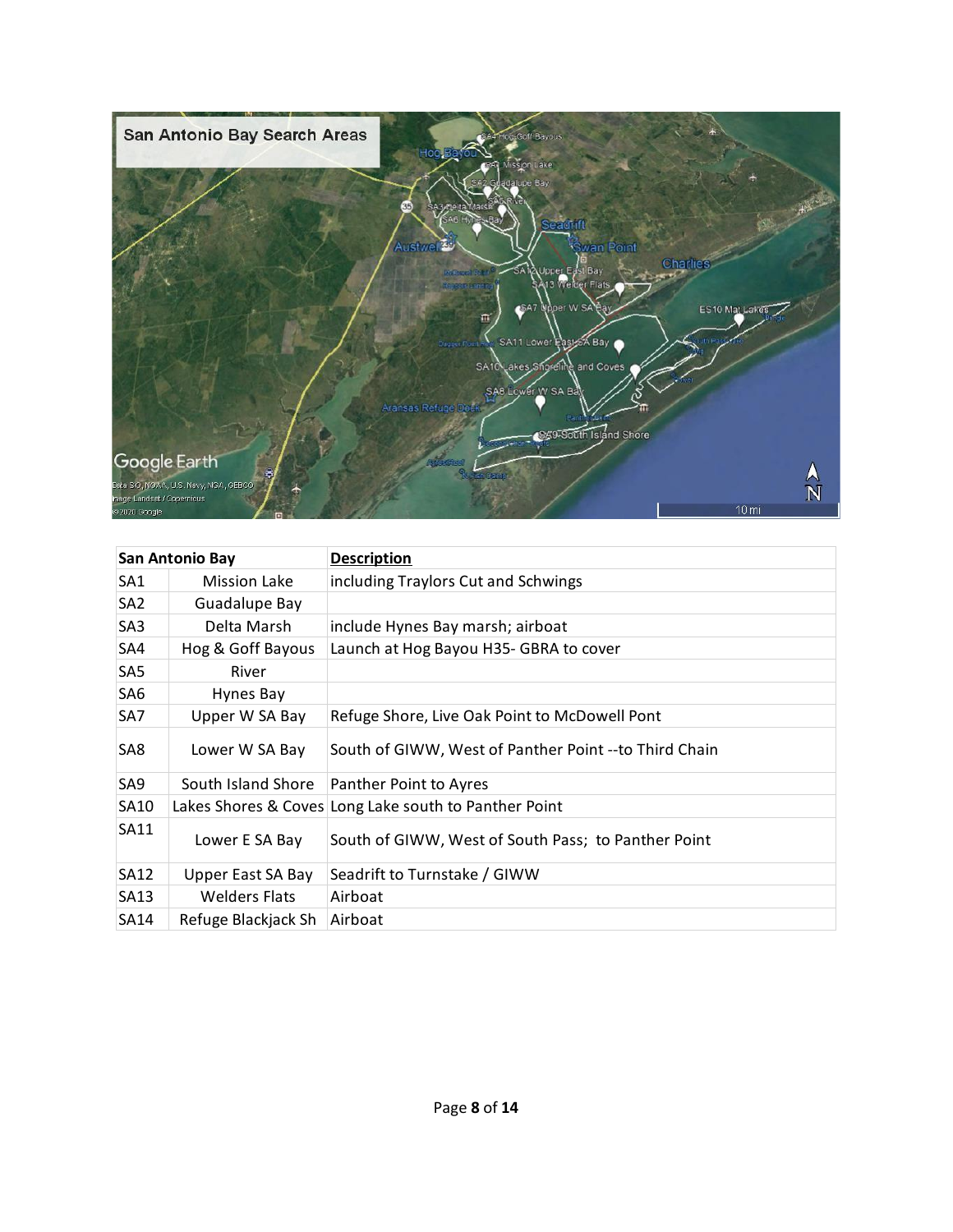

#### **Aransas Bay # Name Description** AB1 Mesquite Bay Ayres Reef to Third Chain -USFW to cover AB2 Carlos Bay Third Chain to Shell Reef - USFW to cover AB3 Dunham Bay North of GIWW - USFW to cover AB4 E St Charles Refuge Shoreline from Dunham to Burgentine -USFW to cover AB5 N St Charles Cavazos to Burgentine - N Shore AB6 W St Charles Goose Island to Cavazos Point AB7 Spalding Spalding Bight to Jay Bird Point AB8 Jay Bird to Long Reef Jay Bird Point to Long Reef AB9 Long Reef to Allyns Long Reef to Mud Island AB10 Mud Island Mud Lake to Lighthouse Lakes AB11 Lighthouse Lakes AB12 Estes Flats Flats to South Bay / Causeway AB13 N Aransas Bay Estes to Key Allegro AB14 Central Aransas Causeway to Key Allegro AB15 E Copano Redfish Point to Turtle Pens AB16 Central Copano Redfish Point to Mission Lake AB17 W Copano Long Tree Reef to Aransas River AB18 Port Bay including Salt Lake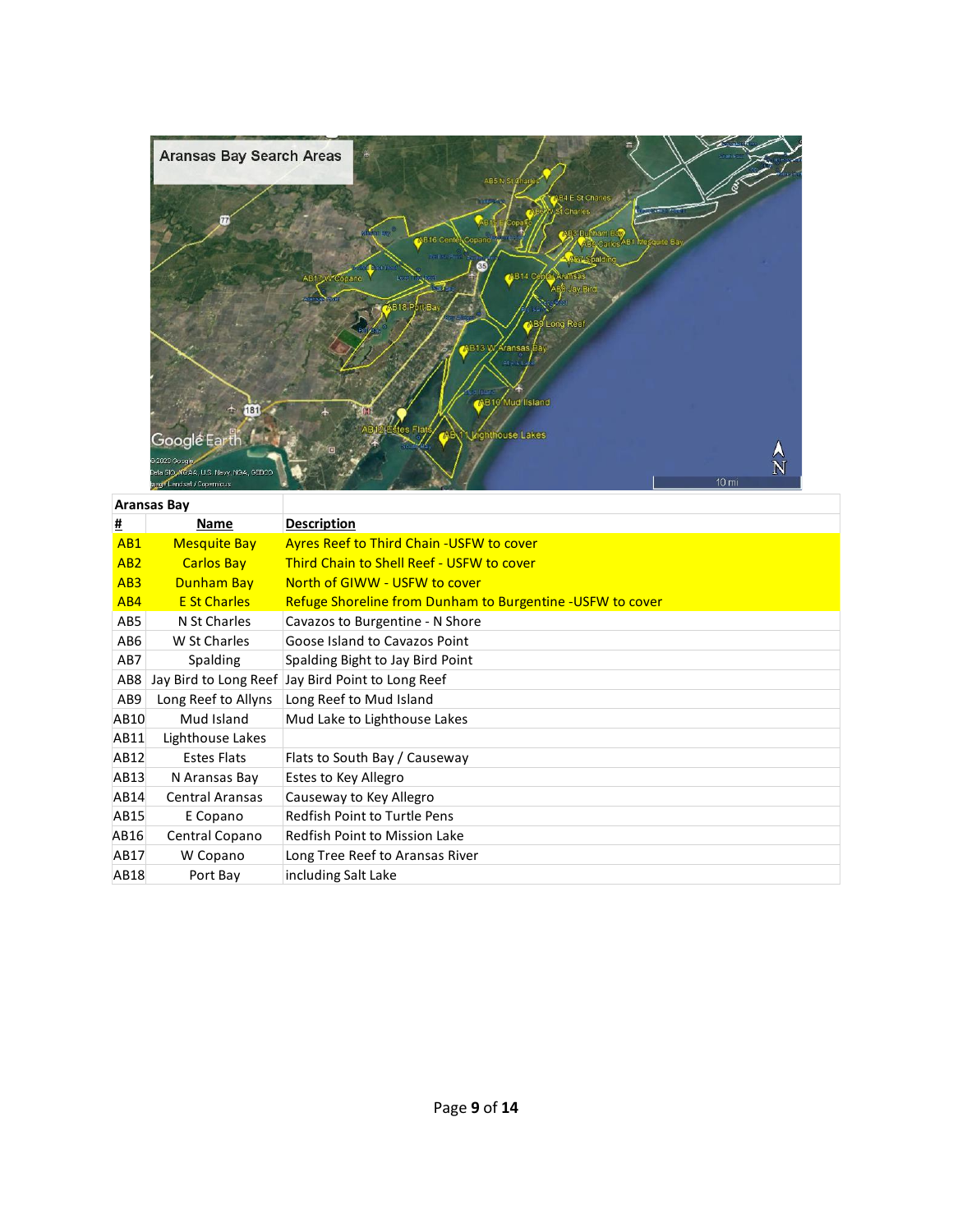### **New!!!!**

#### **Shore Work Detail – Recycle Crab Traps**

Volunteers are needed to recycle traps at the TPWD POC Dock , which would include the following:

- Sort relatively clean traps
- Cut off rope and float (might already be accomplished by boats)
- Pull PVC bar
- Pull any plastic basket from bait compartment
- Cut cords holding doors
- Leave plastic escape rings
- Crush trap to save space
- Place in separate Recycle bin—Trash Service will take to metal recycler. The dirty traps will be discarded to the landfill bin.
- Count recycled traps.

A crew of 4 is requested to work at the dock Saturday, Feb 19, noon to 5pm to process traps as boats bring them in, and again on Sunday if not caught up.

Similar opportunities might be developed at other sites if volunteers are available.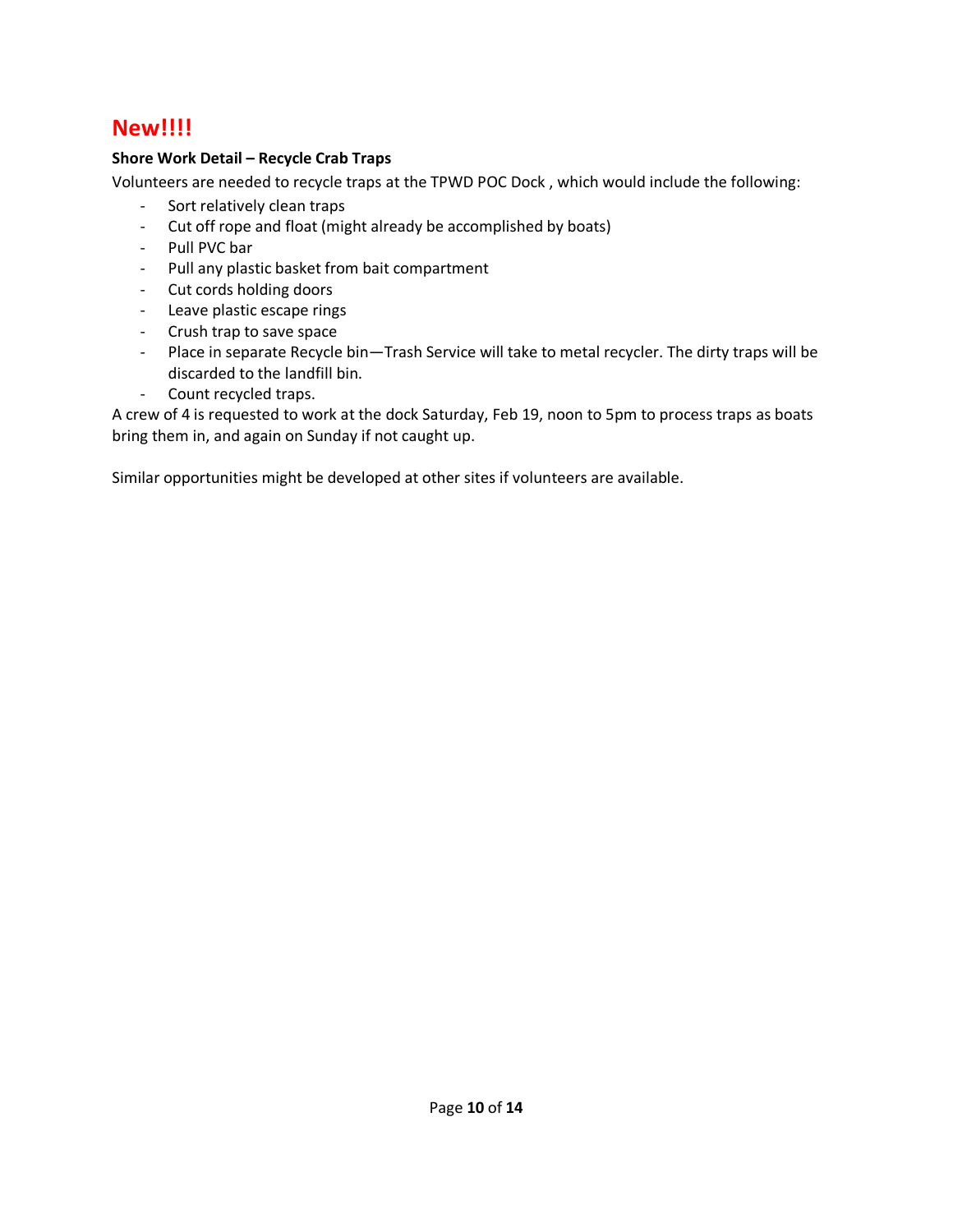# **Volunteer's Crab Trap Removal Report, Feb 2022**

| Crew and email addresses:                                              |
|------------------------------------------------------------------------|
| 1.                                                                     |
|                                                                        |
|                                                                        |
|                                                                        |
|                                                                        |
|                                                                        |
|                                                                        |
|                                                                        |
|                                                                        |
|                                                                        |
|                                                                        |
|                                                                        |
|                                                                        |
|                                                                        |
|                                                                        |
|                                                                        |
| Includes:                                                              |
| ___ from Matagorda Bay                                                 |
| from Aransas Bay(Mesquite Bay south)                                   |
| _____ from Lavaca Bay                                                  |
|                                                                        |
|                                                                        |
|                                                                        |
|                                                                        |
| ARC- GIS App used to mark collected traps.  Yes or No                  |
| Route KMZ file: can you send Allan your tracks from boat GPS? yes / no |
|                                                                        |
| Most interesting observation of the Day:                               |
|                                                                        |
|                                                                        |
| Suggestions for improvement next year:                                 |
|                                                                        |
|                                                                        |
|                                                                        |
|                                                                        |

Documenting Signature: \_\_\_\_\_\_\_\_\_\_\_\_\_\_\_\_\_\_\_\_\_\_\_\_\_\_\_\_\_\_\_\_\_\_\_\_\_\_\_\_\_

Printed:\_\_\_\_\_\_\_\_\_\_\_\_\_\_\_\_\_\_\_\_\_\_\_\_\_\_\_\_\_\_\_\_\_\_\_\_\_\_\_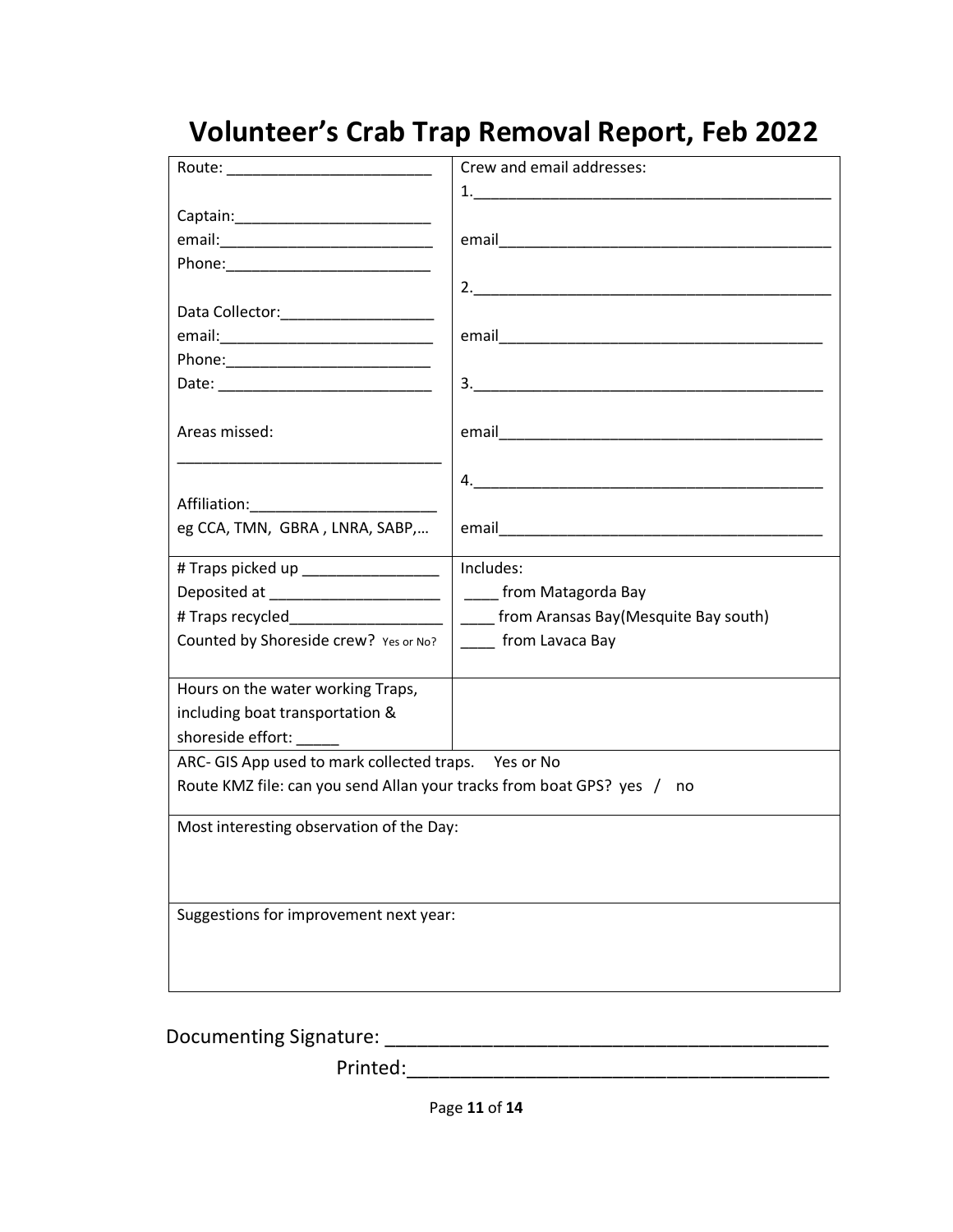#### **Safety Reminders**

- 1. Boat captains & volunteers are responsible for monitoring weather conditions and making operational decisions.
- 2. Boats must be in compliance with TPWD Boat Safety requirements. See: <https://tpwd.texas.gov/regulations/outdoor-annual/boating/required-safety-equipment>
- 3. Volunteers should complete the Liability Release form on page 14 and send a photo to their Bay coordinators.
- 4. Winter water hazards include, but are not limited to:
	- a. Strong winds, particularly related to cold fronts that can capsize boats.
	- b. Cold water and air that can lead to hypothermia.
	- c. Fog that interferes with navigation, resulting in collisions, grounding, or stranding.

Volunteers should:

- Monitor local weather conditions and forecasts.
- Dress warmly, wearing clothes that are waterproof or made of quick drying materials.
- Carry dry, warm clothes in case someone gets wet.
- Carry extra water.
- Advise responsible persons of water destination and schedule.
- Carry a cell phone in a dry bag.
- 5. Handle the traps with caution. Use hooks to snare float/rope. Wear protective gloves to guard against cuts from barnacles or trap wire. Have current tetanus vaccination. Carry first aid kit on boat.
- 6. Securely strap down traps being transported back to dock to avoid shifting weight and the possibility of traps blowing into crew. Do not overload the boat and risk capsizing.
- 7. Put these number in your cell phone:

| a. US Coast Guard           | 361-983-4313 |
|-----------------------------|--------------|
| b. Calhoun County Sheriff   | 361-553-4646 |
| c. Calhoun County EMS       | 911          |
| d. Matagorda County Sheriff | 979-245-5526 |
| e. Matagorda County EMS     | 911          |
| f. Aransas County Sheriff   | 361-729-2222 |
| g. Aransas County EMS       | 911          |
|                             |              |

Page **12** of **14**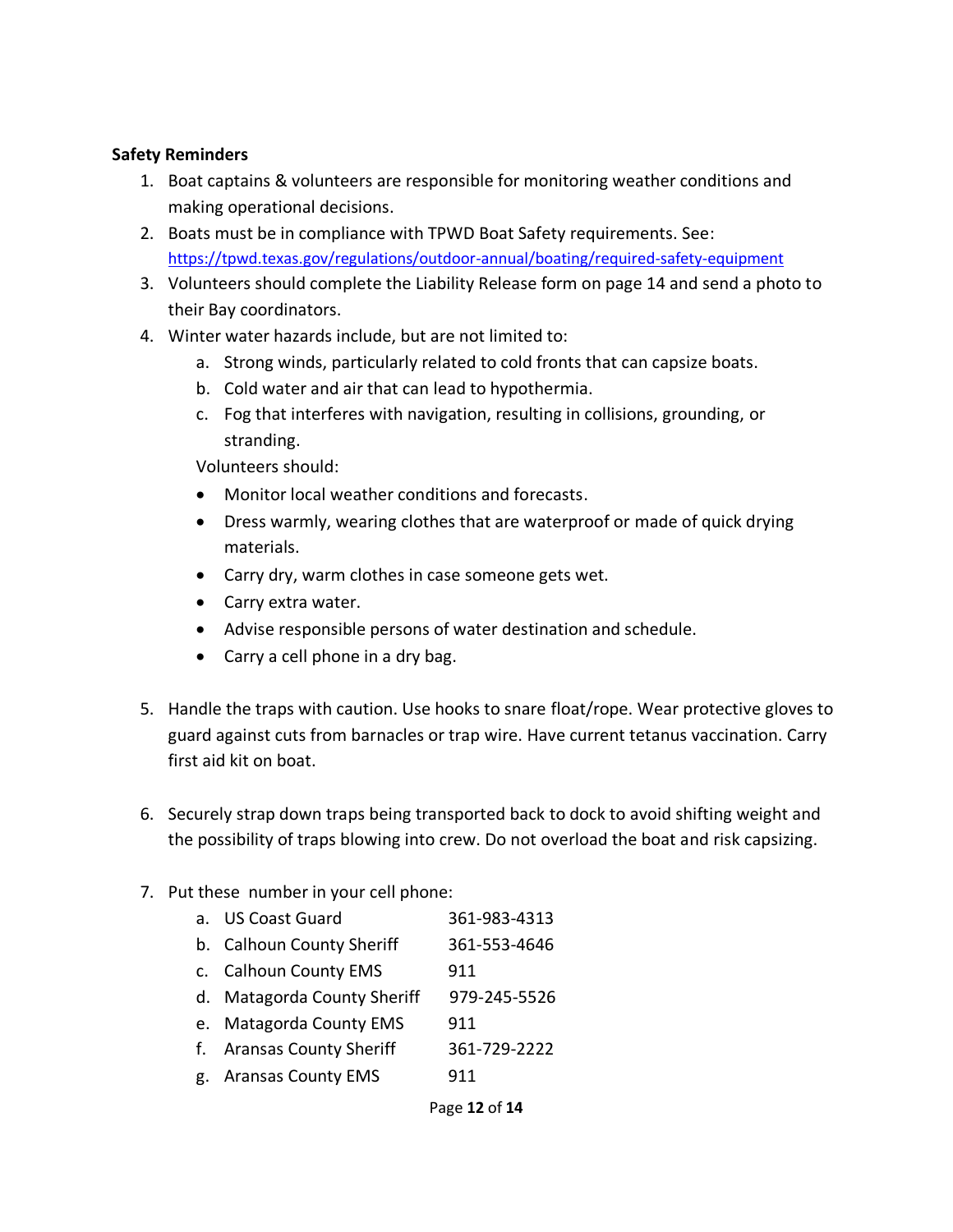#### **Environmental Compliance**

One of the highlights of a day on the water is the opportunity to see endangered species, eg Whooping cranes or sea turtles. Below are NOAA's requirements:

**Sea Turtles**: Green sea turtle (*Chelonia mydas*), hawksbill sea turtle (*Eretmochelys imbricate*), Kemp's ridley sea turtle (*Lepidochelys kempii*), leatherback sea turtle (*Dermochelys coriacea*) and loggerhead sea turtle (*Caretta caretta*)- activities will be done in February, outside the nesting sea turtle season (March 15 to October 1). In addition, in the event turtles are present boats will maintain a minimum distance of 150 feet and if sea turtles approach the vessel within 150 feet engines are to be placed in neutral until the animal safely departs.

**Piping Plover** (*Charadrius melodus*) and red knot (*Calidris canutus rufa*) – These shorebirds use the beach that vehicles may traverse to reach volunteer loading sites. Crews will stay out of the splash zone and avoid flushing the birds during the winter months.

**Whooping Crane** (*Grus americana*) – Habitat includes salt marshes and tidal flats on the mainland and barrier islands. It is unlikely whooping cranes will be encountered in open water areas of the bay, it does overlap with the whooping cranes wintering season (October 15 to May 15). Therefore, volunteers will ensure a 1,000-foot buffer zone between trap removals and any cranes. If whooping cranes enter the 1,000-foot buffer, boats will be placed in neutral, and activities will cease until it has moved beyond the 1,000-foot buffer. If an encounter with a whooping crane results in the crane flying away, the sighting will be reported to the Texas Coastal Ecological Services Field Office in Corpus Christi at (361) 533-6765 and/or the Whooping Crane Coordinator at (361) 676-9953.

**West Indian Manatee** (*Trichechus manatus*) – Manatees are rare in Texas, but have been documented in the area. If a manatee is sighted during crab trap removals, the vessel will move slowly to avoid any potential encounters. If manatees approach the vessel within 300 feet, engines are to be placed in neutral until the animal safely departs. No water or food will be given to the manatee. Sightings will be reported to the Texas Marine Mammal Stranding Network at 1-800-9MAMMAL or the Service at (361) 533-6765.